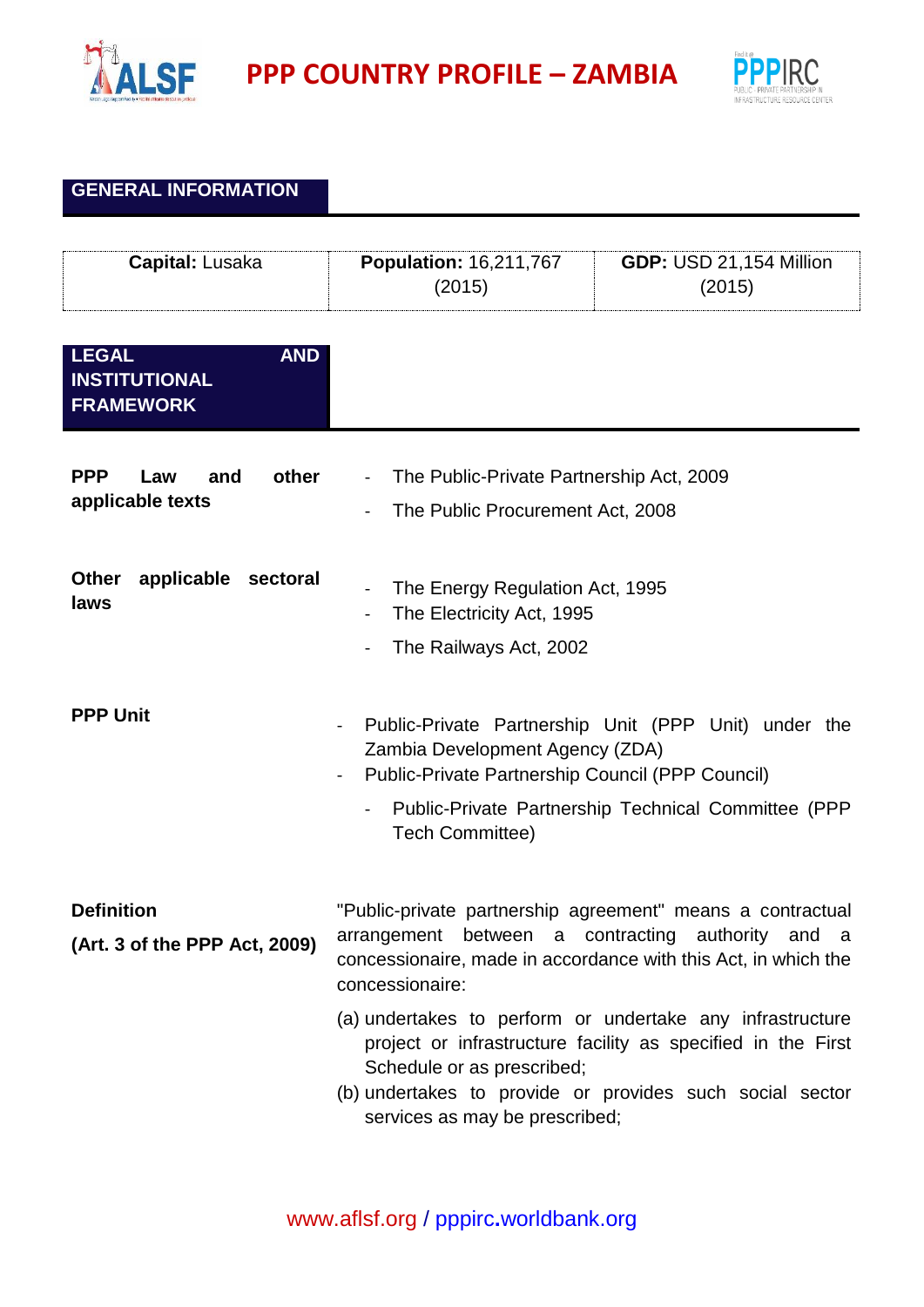



- (c) assume substantial financial, technical and operational risks in connection with the performance of the institutional function or use of State property; and
- (d) receives consideration for performing a public function or utilising State property, either by way of :
	- (i) a fee from any revenue fund or a Ministry's budgetary funds;
	- (ii) user levies collected by the concessionaire from users or customers for a service provided by it; or
	- (iii) a combination of the consideration paid under subparagraphs (i) and (ii).

| <b>General Principles</b><br>(Art. 20<br>procurement<br>$\qquad \qquad \blacksquare$<br>procedure of the PPP Act,<br>2009) | procurement system shall be fair, equitable,<br>The<br>transparent, competitive and cost effective;<br>Relevant authorities shall take into account the Citizens<br>Economic Empowerment Act, 2006 regarding preferential<br>categories of disadvantaged<br>for certain<br>treatment<br>or<br>marginalized citizens in accessing and being awarded tenders<br>for the procurement of goods and services.                                                                                                                                                                                                                                                                                                                                                                                             |
|----------------------------------------------------------------------------------------------------------------------------|------------------------------------------------------------------------------------------------------------------------------------------------------------------------------------------------------------------------------------------------------------------------------------------------------------------------------------------------------------------------------------------------------------------------------------------------------------------------------------------------------------------------------------------------------------------------------------------------------------------------------------------------------------------------------------------------------------------------------------------------------------------------------------------------------|
| <b>Tendering and contracting</b><br>process / Choice of the<br>private partner<br>(Art. 20 to 38 of the PPP<br>Act, 2009)  | Competitive selection (art. 20-34)<br>Non-competitive selection may be adopted in case of urgent<br>$\mathbb{Z}^2$<br>need of provision, project with short duration and limited<br>initial investment, national security, exclusive capacity of<br>service provider, unsatisfied pre-selection results etc. (art.<br>35, 36)<br>Unsolicited proposal received by the contracting authority<br>$\blacksquare$<br>may be advertised for competing proposals. After reviewing<br>the proposals the contracting authority may award the<br>project to the original proposal proponent, the competing<br>proposal proponent, neither, or both. (art. 42)<br>The project award needs to be approved by the PPP Unit while<br>the project contract needs to be approved by the PPP Council.<br>(art.38(2)) |
| <b>Project Evaluation</b><br>(Art. 19 of the PPP Act, 2009)                                                                | A contracting authority shall, after undertaking a feasibility<br>study and in accordance with the advice of the PPP Unit, submit<br>a project proposal together with the proposed agreement to the<br>PPP Technical Committee for evaluation. The PPP Technical<br>Committee will submit the feasibility study, the project proposal                                                                                                                                                                                                                                                                                                                                                                                                                                                                |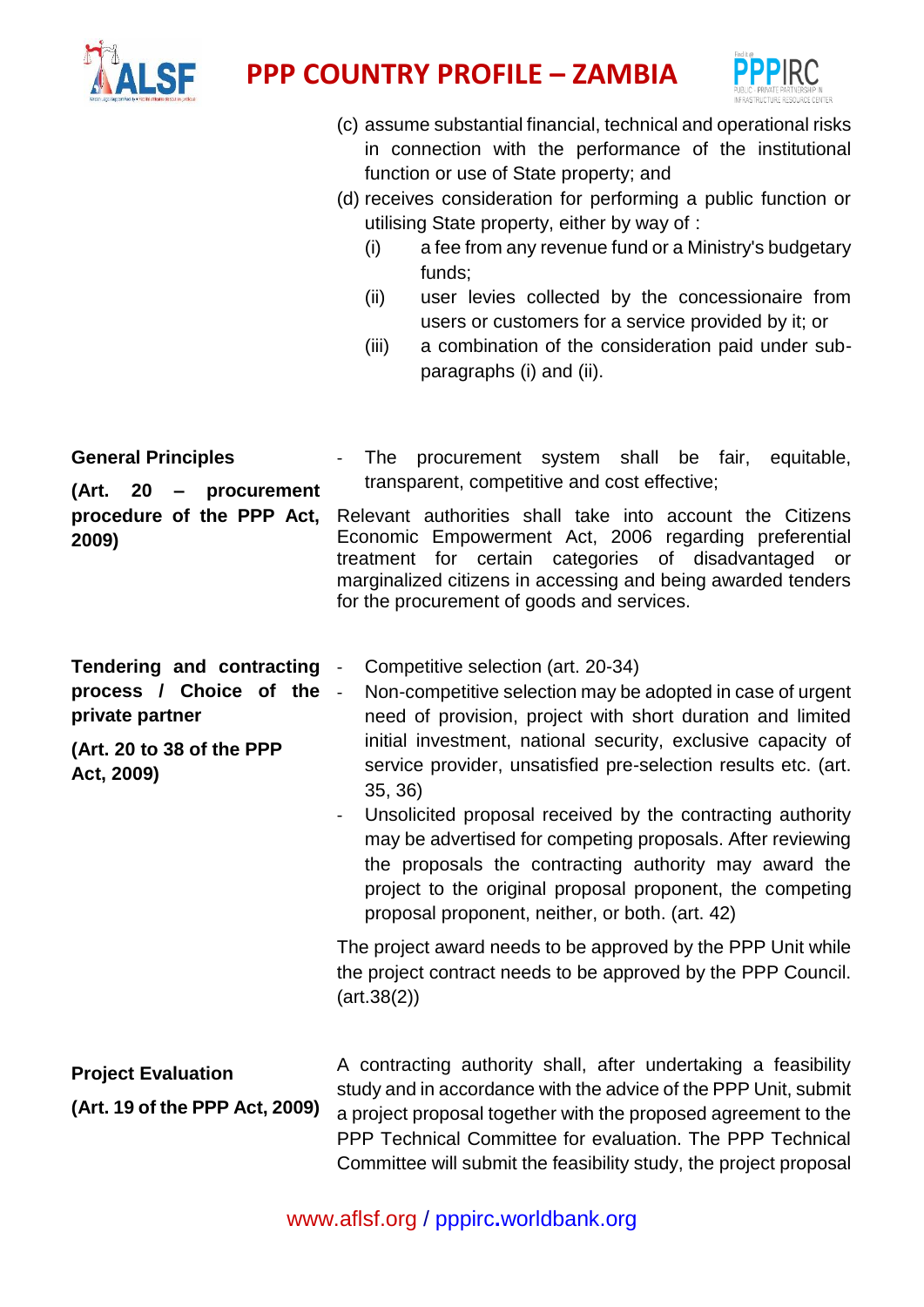



and the proposed agreement to the PPP Council for approval. Similar procedures and approvals need to be done immediately when any assumption in the feasibility study is materially revised. (art.19)

**Rights and Obligations of the public partner**

**(Art. 46, 47, 55 and 56 of the PPP Act, 2009**)

- Obligation to make available to the concessionaire or, as appropriate, shall assist the concessionaire in obtaining such rights related to the project site. (art. 46)
- Obligation to assist the concessionaire with obtaining easements, ie. to enjoy the right to enter upon, transit through or do work or fix installations upon, property of third parties, as appropriate and required for the implementation of the project. (art. 47)
- Right to temporarily take over the operation of an infrastructure project or facility upon a material default by the concessionaire. (art. 55)
- Right of the PPP Unit to agree with any entity extending financing for a project and a concessionaire to provide for step in rights. (art.56(1))

Obligation to facilitate a concessionaire to securitize any project receivables and assets in favor of a lender subject to terms and conditions to safeguard the implementation, completion, working, management and control of the project. (art.56(2))

- **Rights and Obligations of the private partner (Art. 43, 48, 49, 50, 52, 53 and**  - Obligation to guarantee the performance of and maintain insurance policies for the implementation of the project. (art.43 (j))
- **54 of the PPP Act, 2009)** Right to charge, receive or collect user levies, or direct payments from the contracting authority as a substitute (full or partial), for the use of an infrastructure facility or its services in accordance with an agreement (art.48)
	- Right of a concessionaire to create security interests over any of its assets, rights or interests, including those relating to the project (art.49 (1))
	- Right of the shareholders of a concessionaire's company to pledge or create any other security interest in their shares in the company (art.49 (2))
	- The rights and obligations of the concessionaire may not be assigned to a third party without the prior written consent of the appropriate contracting authority. (art.50 (1))A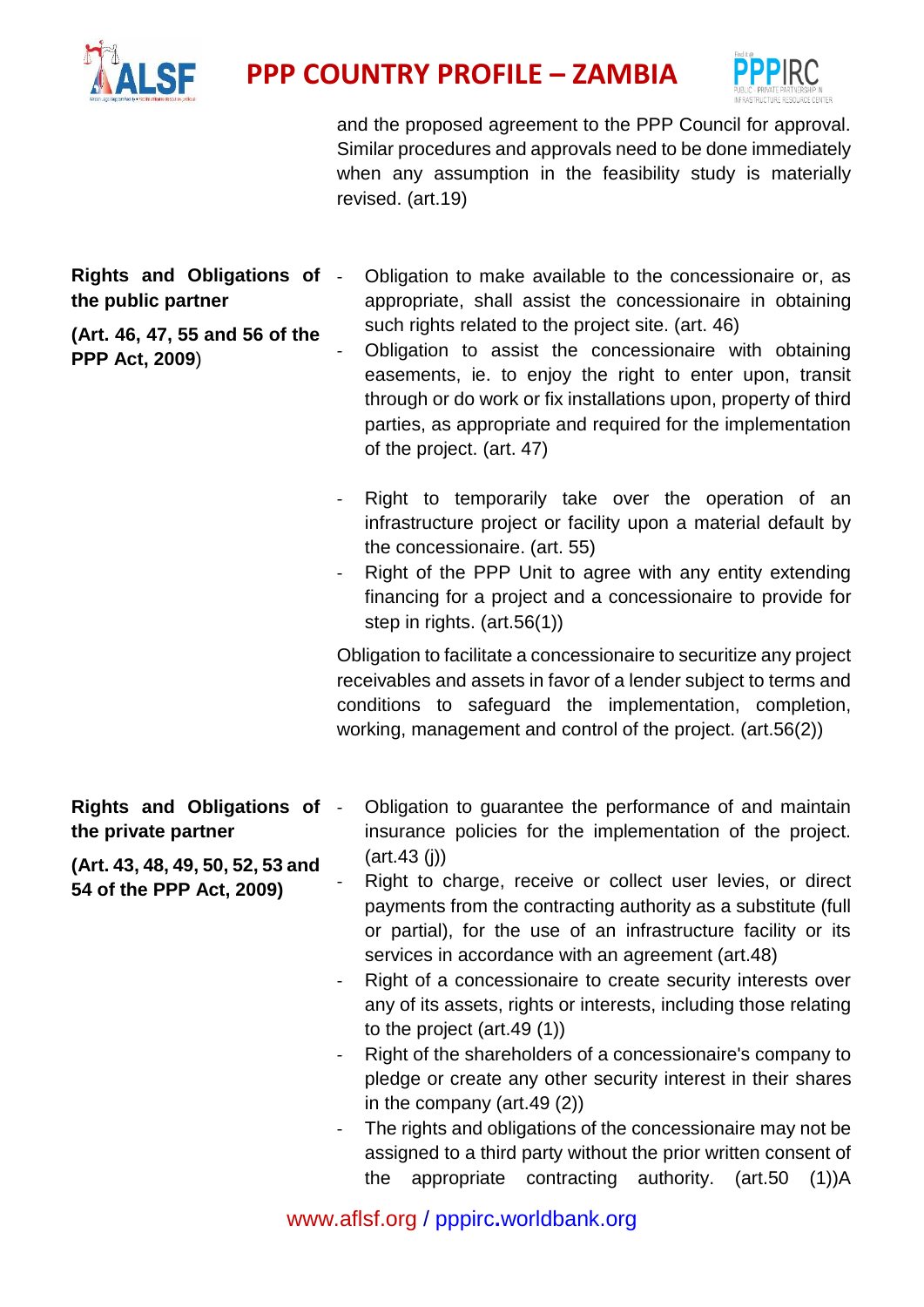



|                                                                                                                                                  | controlling interest in the concessionaire's company shall<br>not be transferred to third parties without the consent of the<br>appropriate contracting authority. (art.51 (1))<br>The concessionaire shall have the right to issue and enforce<br>rules governing the use of the infrastructure governing<br>(art.52(1))<br>Obligation related to the operation of infrastructure facility<br>(art. 52 (1))<br>Right to be entitled compensation for costs/losses due to<br>the change of laws specifically applicable to the project.<br>(art.53)<br>Right to revise the agreement and be compensated for<br>costs/losses due to changes in economic conditions or<br>unforeseeable changes in laws not specifically applicable to the<br>project. (art.54) |
|--------------------------------------------------------------------------------------------------------------------------------------------------|---------------------------------------------------------------------------------------------------------------------------------------------------------------------------------------------------------------------------------------------------------------------------------------------------------------------------------------------------------------------------------------------------------------------------------------------------------------------------------------------------------------------------------------------------------------------------------------------------------------------------------------------------------------------------------------------------------------------------------------------------------------|
| <b>Obligations and Rights of</b><br><b>Both Public and Private</b><br><b>Partners</b><br>(Art. 37, 42, 54 and 58 of the<br><b>PPP Act, 2009)</b> | Obligation of non-disclosure (art.37 (1)(2), art.42(3))<br>$\blacksquare$<br>Right to terminate the agreement in some circumstances,<br>$\blacksquare$<br>e.g. material default by the other party, or failed to agree on<br>a revision of the agreement (under art.54) or circumstances<br>beyond either party's control. A contracting authority or the<br>Unit can also terminate the agreement for public interest,<br>subject to compensation to the concessionaire. (art.58)                                                                                                                                                                                                                                                                            |
| <b>Applicable Law</b><br><b>Dispute resolution</b><br>(Art. 44, 64 and 67 of the PPP<br>Act, 2009)                                               | Law of Zambia (art.44)<br>$\blacksquare$<br>Dispute settled through the agreed dispute settlement by<br>the parties and by default in accordance with Arbitration Act,<br>2000. (art.64)<br>The PPP Act also applies to PPP agreements entered into<br>before the commencement of the Act. (art.67)                                                                                                                                                                                                                                                                                                                                                                                                                                                           |